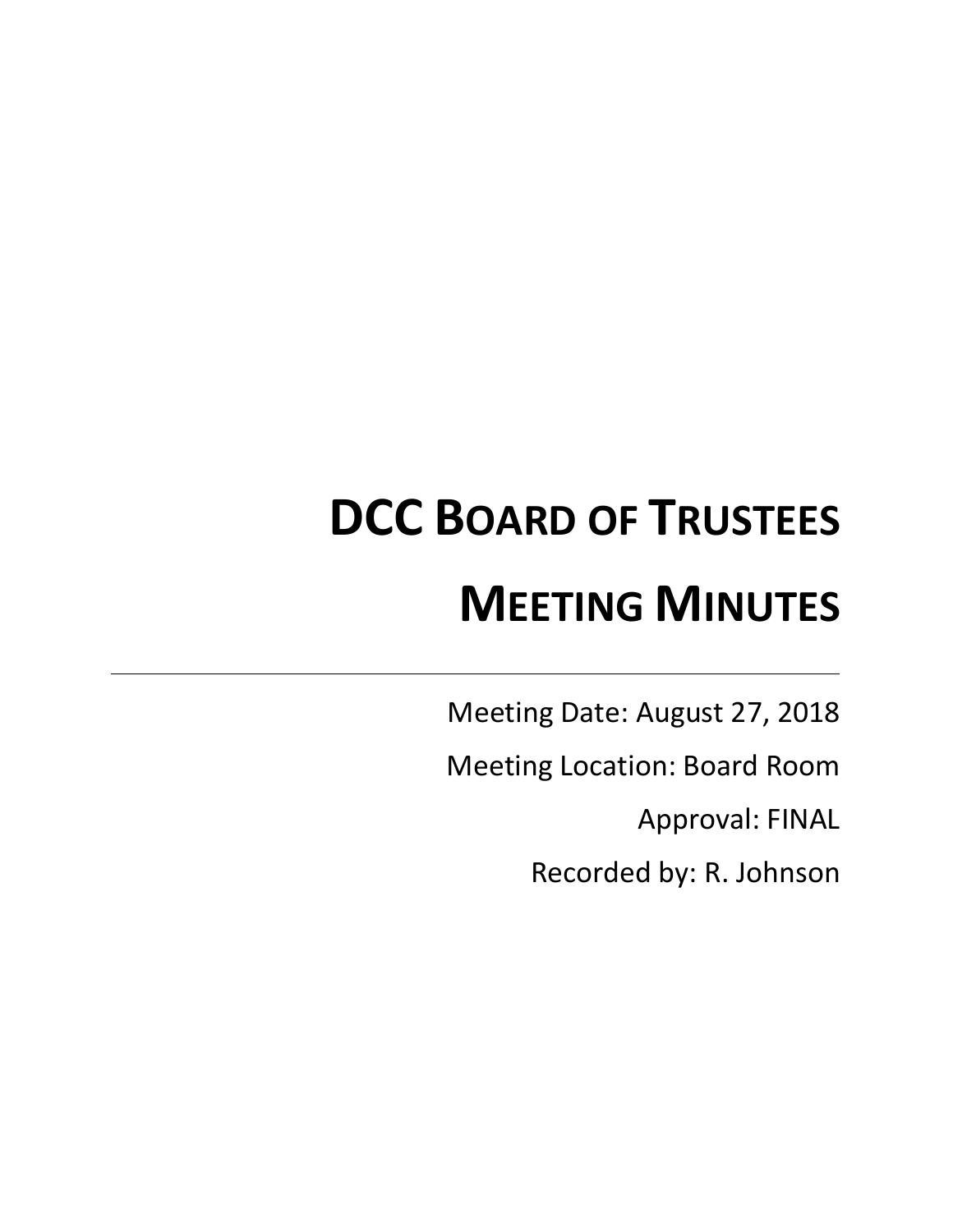Dawson Community College Board of Trustees Meeting August 27, 2018

Chad Knudson, Chairman **Darla Handran, Vice Chairman** 

# **Attendance**

| <b>Name</b>                      | <b>Title</b>                        | Organization                 | <b>Present</b> |
|----------------------------------|-------------------------------------|------------------------------|----------------|
| Chad Knudson                     | Chairman                            | <b>DCC Board of Trustees</b> | Yes            |
| Darla Handran                    | Vice Chairman                       | <b>DCC Board of Trustees</b> | Yes            |
| <b>Rich Rowe</b>                 | Trustee                             | <b>DCC Board of Trustees</b> | Yes            |
| <b>Bob Stanhope</b>              | Trustee                             | <b>DCC Board of Trustees</b> | Yes            |
| MaryAnn Vester                   | Trustee                             | <b>DCC Board of Trustees</b> | Yes            |
| Mike Wilondek                    | Trustee                             | <b>DCC Board of Trustees</b> | No             |
| Scott Mickelsen                  | President                           | Dawson Community College     | Yes            |
| Traci Masau                      | Interim Vice President -            | Dawson Community College     | Yes            |
|                                  | <b>Academic and Student Affairs</b> |                              |                |
|                                  |                                     |                              |                |
| <b>Community Members Present</b> |                                     |                              |                |
| Sarah Brockel                    |                                     | <b>DCC</b>                   |                |
| Jamie Ausk Crisafulli            |                                     | Ranger Review                |                |
| Holly Dershem-Bruce              |                                     | <b>GFT</b>                   |                |
| Dennis Harp                      |                                     | <b>DC Foundation</b>         |                |
| Jennifer King                    |                                     | <b>DCC</b>                   |                |
| Cindy Larsen                     |                                     | Glendive                     |                |
| Janelle Olberding                |                                     | <b>DCC</b>                   |                |
| Kathleen O'Leary                 |                                     | <b>DCC</b>                   |                |
| Joe Peterson                     |                                     | <b>DCC</b>                   |                |
| Leslie Weldon                    |                                     | <b>DCC</b>                   |                |

\_\_\_\_\_\_\_\_\_\_\_\_\_\_\_\_\_\_\_\_\_\_\_\_\_\_\_\_\_\_\_\_\_\_ \_\_\_\_\_\_\_\_\_\_\_\_\_\_\_\_\_\_\_\_\_\_\_\_\_\_\_\_\_\_\_\_\_\_\_\_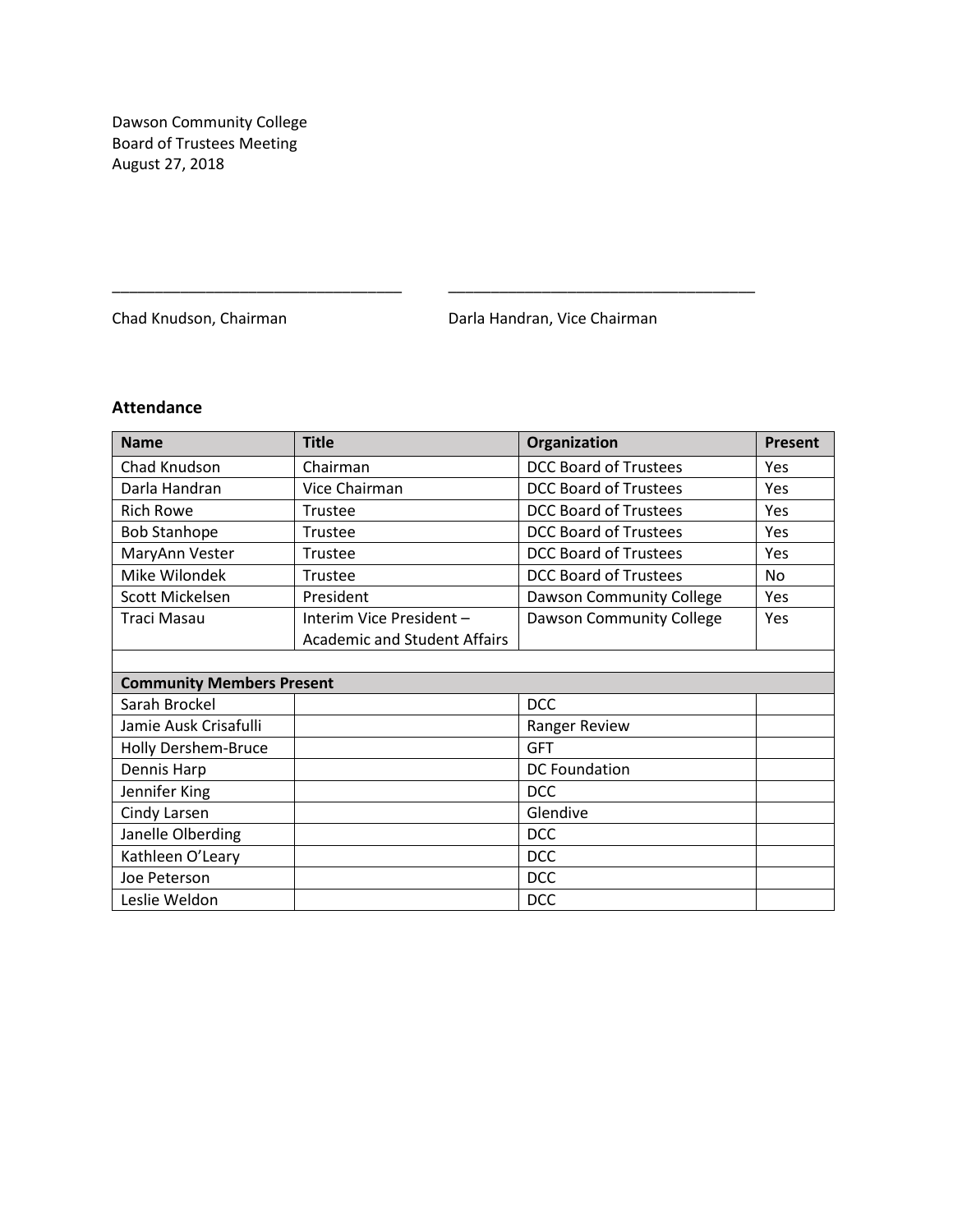**Dawson Community College Board of Trustees Minutes of the Regular Board Meeting DCC Board Room Monday, August 27, 2018–5:30 p.m. Recorded by Randi Johnson**

## **The meeting was called to order by Chairman Knudson at 5:30 p.m.**

# **Chairman Knudson immediately closed the meeting to hold a Public Hearing regarding the Permissive Medical Mill Levy.**

Chairman Knudson opened the hearing stating that the Governor's Budget Office determined that community colleges should be funding the increase in employee medical insurance through the permissive medical levy 2-9-212 MCA. Because of this determination, no state funding has been provided to community colleges for the increase in medical insurance costs since FY2010. This levy is a cumulative levy each fiscal year.

The cost for Dawson Community College's medical insurance for FY2019 is \$1,054 per month per employee or \$12,648 per year per employee. This levy covers all campus employees except those whose health benefits are paid wholly from another fund.

For FY2019, DCC respectfully requests board approval to levy \$287,528 (12.38 mills) for the increased cost of medical insurance over the FY2010 base year. This is a \$43,474 increase over last year's assessment.

Per 2-19-212 MCA, DCC published a public notice according to 7-1-2121 MCA, stating the increase in the levy compared to the previous fiscal year. Public notice was published in the Ranger Review on August 16, 2018 and August 23, 2018.

Chairman Knudson called for questions or comments from the public. There were no questions or comments. The hearing was closed.

## **Chairman Knudson reopened the regular meeting at 5:40 p.m.**

## **Correspondence**

A letter from NWCCU stated that the Spring 2018 Mid-Cycle Evaluation and the Spring 2018 Ad Hoc Reports have been accepted. The letter also listed required follow-up and future evaluations.

## **Minutes**

- Trustees Vester/Rowe moved/seconded to approve the minutes of the July 17, 2018 Board Retreat. There was no discussion.
	- o **Motion carried unanimously.**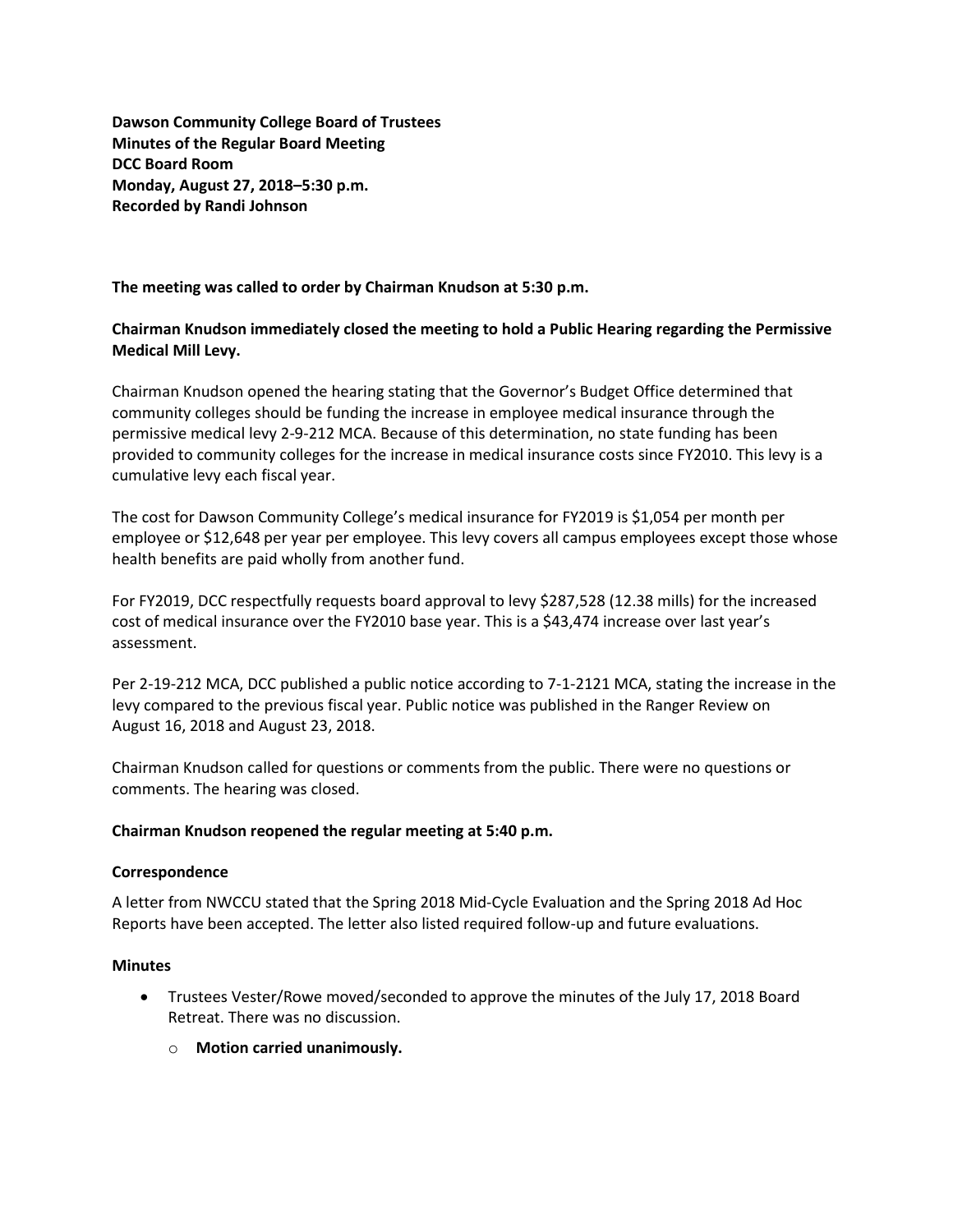- Trustees Stanhope/Handran moved/seconded to approve the minutes of the July 23, 2018 meeting. Discussion followed. President Mickelsen stated that Trustee Wilondek voted nay and Trustee Rowe voted aye to adopt Plan B of the FY2019 Budget. The minutes will be corrected.
	- o **Motion carried unanimously.**

## **Reports:**

## **President**

President Mickelsen reviewed his report and provided additional information regarding enrollment. Further discussion regarded scholarship assistance to students at The American Campus. President Mickelsen reviewed bonus incentives from his 2016 contract. Trustee Vester asked about the VPASA position. Discussion followed.

## Key Performance Indicators

Ms. Masau introduced a balanced scorecard that aligns with the new strategic plan. Discussion followed.

## Finance Committee

Minutes of the last meeting were reviewed. Trustee Handran stated the Committee recommends that the Board approve the transfer of funds from the Program Development Fund (Ullman Fund) and adopt the Mill Levies as presented.

Chairman Knudson called for public comment. There was none.

## **Consent Items**

- Trustees Handran/Stanhope moved/seconded to approve the vouchers.
	- o **Motion carried unanimously.**
- Trustees Handran/Rowe moved/seconded to approve the HR report.
	- o **Motion carried unanimously.**

## **New Business**

## Adopt Mill Levies

Ms. O'Leary conveyed her thanks to the taxpayers for their continued support of the College. She reviewed the mill levies presented to the Board and noted that in an effort to reduce the burden to taxpayers, the Retirement and the Adult Education levies have been assessed at less than the maximum allowable amount. These calculations have been reviewed with the County Superintendent of Schools. The County Commissioners will vote on the mill levies at their meeting on September 4. Discussion followed.

- Trustees Handran/Vester moved/seconded to adopt, as presented, the mandatory General Mill Levy for the purpose of education and general operating expenses of the College, in the amount of \$838,344 for 36.09 mills.
	- o **Motion carried unanimously.**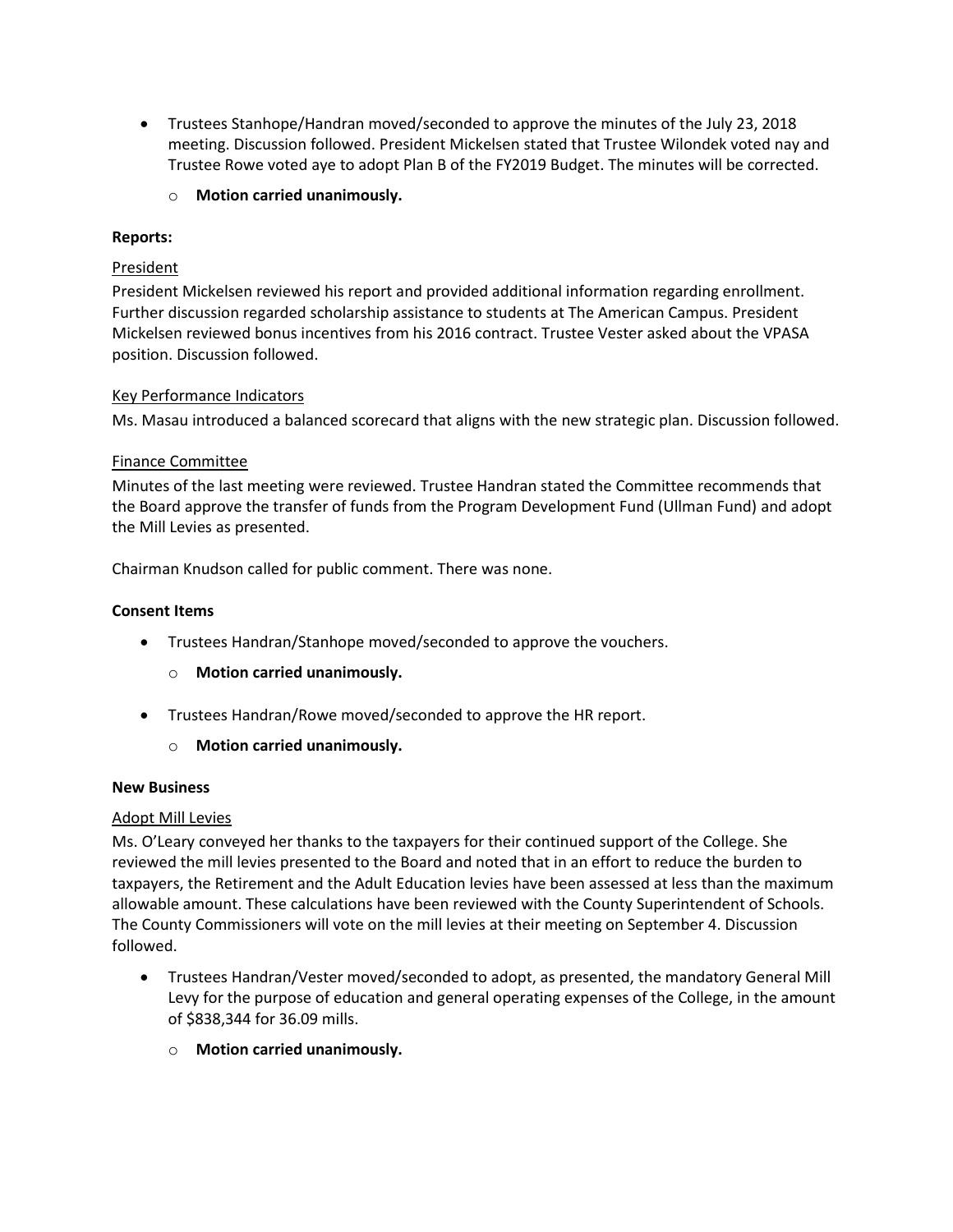Trustees Stanhope/Handran moved/seconded to adopt, as presented, the mandatory Retirement Mill Levy for the purpose of employer contributions for Social Security, Medicare and Retirement Systems, in the amount of \$205,244 for 8.84 mills.

# **Motion carried unanimously.**

 Trustees Rowe/Stanhope moved/seconded to adopt, as presented, the Permissive Medical Mill Levy for the purpose of employer contributions for insurance premiums for the amount in excess of base contribution as determined by MCA 2-18-703, in the amount of \$287,528 for 12.38 mills.

# o **Motion carried unanimously.**

 Trustees Handran/Rowe moved/seconded to adopt, as presented, the voted Optional Mill Levy for the purpose of education and general operating expenses of the College, in the amount of \$144,000 for 6.20 mills.

# o **Motion carried unanimously.**

 Trustees Rowe/Vester moved/seconded to adopt, as presented, the mandatory Adult Education Mill Levy for the purpose of supporting Adult Education Programs, in the amount of \$53,805 for 2.32 mills.

# o **Motion carried unanimously.**

 Trustees Vester/Handran moved/seconded to adopt, as presented, the mandatory Debt Service Mill Levy for the purpose of principal, interest and fees due during the fiscal year on obligation bonds, in the amount of \$221,636 for 9.54 mills.

# o **Motion carried unanimously.**

# Trustee Appointment

Chairman Knudson noted the open seat on the Board and introduced Cindy Larsen to the Trustees. Cindy stated her interest in the position and her desire to serve the College and the community.

 Chairman Knudson/Trustee Handran moved/seconded to appoint Cindy Larsen to the Board of Trustees. There was no discussion.

# o **Motion carried unanimously.**

Board Clerk Johnson administered the Oath of Office to Trustee Larsen. The Trustees welcomed her to the Board.

# Committee Reassignments

Chairman Knudson noted that Trustee Vester has requested appointment to the policy committee. He suggested committee reassignments. Discussion followed.

- Chairman Knudson/Trustee Stanhope moved/seconded to appoint Rich Rowe and MaryAnn Vester to the Policy Committee and to appoint Chad Knudson and Cindy Larsen to the HR Committee.
	- o **Motion carried unanimously.**